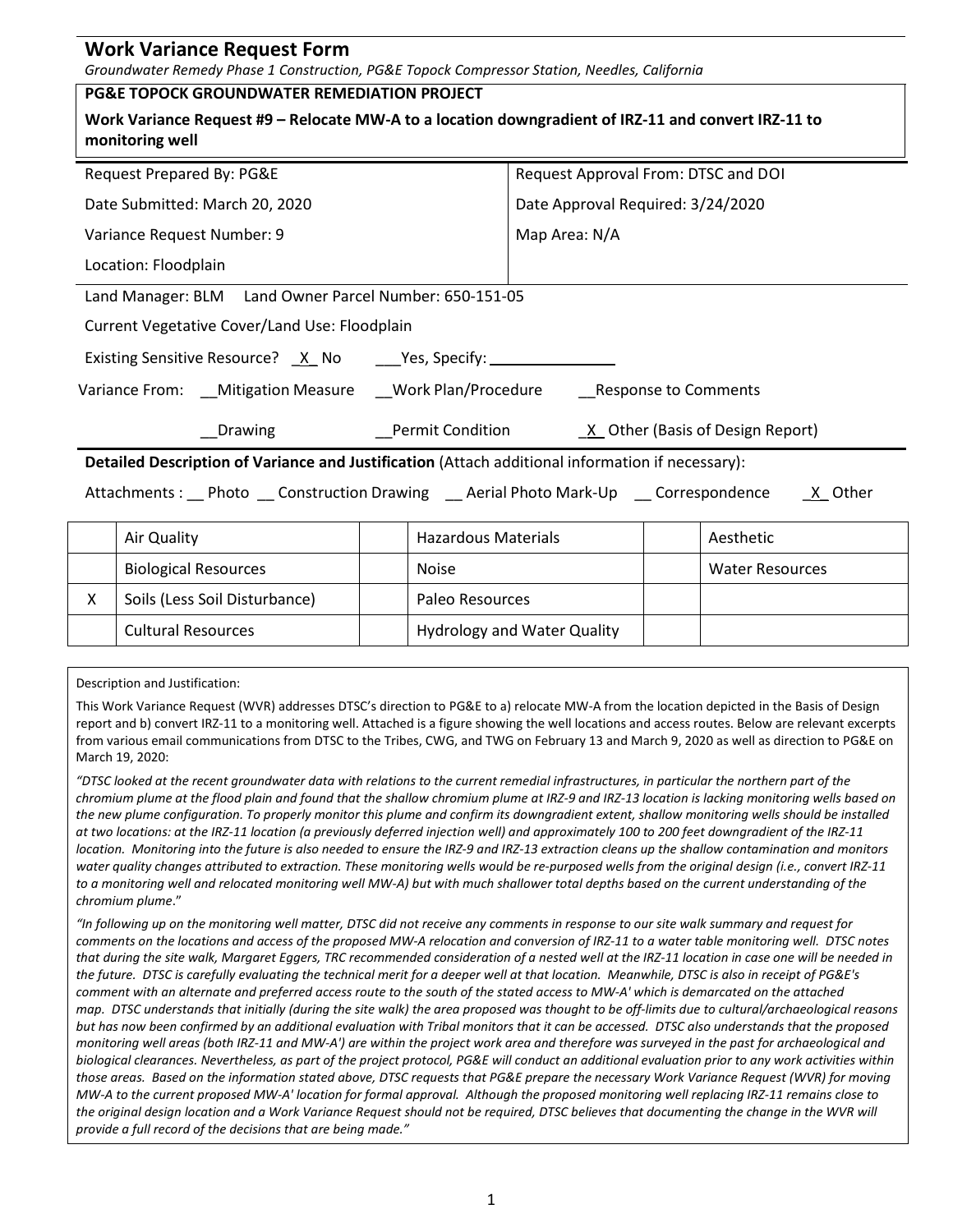## **Work Variance Request Form (Continued)**

*Groundwater Remedy Phase 1 Construction, PG&E Topock Compressor Station, Needles, California*

## **PG&E TOPOCK GROUNDWATER REMEDIATION PROJECT**

**Work Variance Request #9 – Relocate MW-A to a location downgradient of IRZ-11 and convert IRZ-11 to monitoring well**

Description and Justification (Continued):

After the March 5, 2020 field meeting, AE archaeologists and Transcon biologists conducted a field reconnaissance of the general areas for MW-96 and MW-97 and the access route to MW-96. Similar to the original IRZ-11 and MW-A, the new wells MW-96 and MW-97 are located in close proximity to an existing access route. No new access route is required. The east-west portion of the access route to MW-96 is the same access route (with stabilization mats) that is used to access well RB-2 by drill rig and support equipment. The north-south portion of the access route to MW-96 is the same access route used for sampling of the existing monitoring wells in the floodplain. Soil stabilization mats will be placed along this portion to facilitate access to MW-96 for the drill rig and supporting equipment. Minimal vegetation trimming, if any, is needed along this access route. No cultural or historical resources were identified during the field reconnaissance. In keeping with current site practice, a preconstruction last look will be conducted prior to the start of site preparation. Onsite biologists will also conduct pre-construction survey. Existing monitoring protocols will be implemented during construction to ensure resource protection.

Sonic drilling will be conducted at both MW-96 and MW-97. Sonic drilling is the same drilling technique evaluated for installation of monitoring wells in the final design. Since the former IRZ-11 is converted to a monitoring well (MW-97), less footprint would be required (smaller diameter borehole, smaller well vault) and less drilling spoils and wastewater will be generated. Since MW-96 is projected to be shallower than the original MW-A, less drilling spoils will be generated.

| <b>Approval Signatures:</b>     |         |                         |           |
|---------------------------------|---------|-------------------------|-----------|
|                                 | 3/20/20 |                         | 4/24/2020 |
| <b>PG&amp;E Project Manager</b> | Date    | <b>Approving Agency</b> | Date      |
| temp. Ul                        | 4/24/20 | Innis                   | 4/24/2020 |
| PG&E QA Manager                 | Date    | <b>Approving Agency</b> | Date      |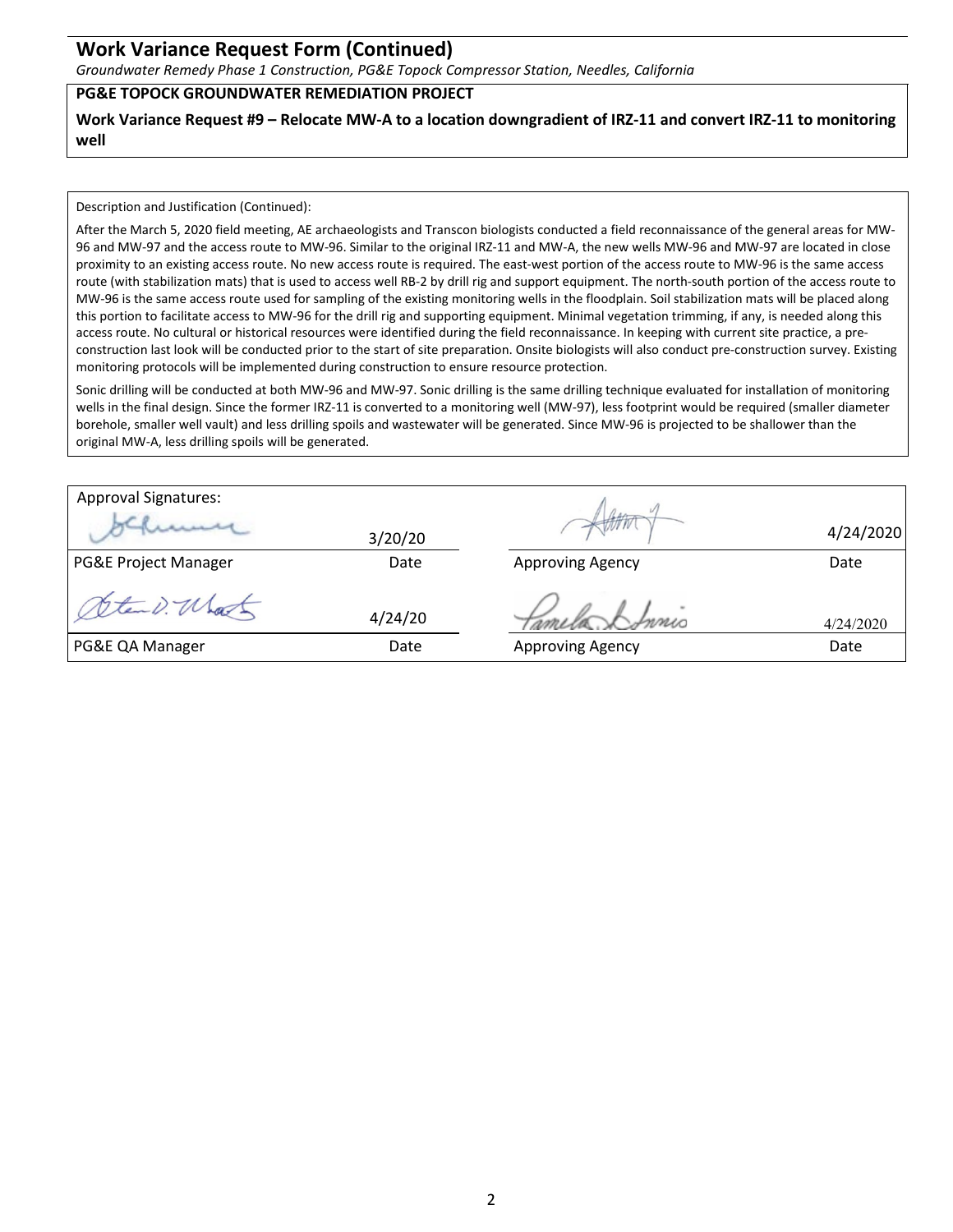## Future Activity Allowance Determination Matrix for Work Variance Request (W V R)

Work Variance Request No. 9 Date: 4/24/2020

Future Activity Allowance (FAA) is an activity that is not considered in the remedy design but necessary to support the project objectives. FAA is a Material Deviation which is defined in the final groundwater remedy design as: Material Deviation means a change or correction required to prevent a condition that would (1) render the approved design non-compliant with codes, regulations, and /or engineering standard of practices, (2) render planned well locations and/or constructions fail to meet the project objectives, (3) cause significant schedule delay, and/or (4) cause a significant increase in costs. (CH2M Hill, 2015)

According to the SEIR Project Description, "The inclusion of the Future Activity Allowance is not intended to account for minor adjustments (work variances) of the remedy design during construction resulting from field conditions. DTSC's objective for the inclusion of the Future Activity Allowance is to consider the potential impacts of needing to take additional but previously unforeseen activities that were not contemplated as part of the Final Remedy Design but are activities that would improve the performance of the remedy, or are necessary to gather additional information on the remedy performance, and/or aid in the transition of the active remedy to monitored natural attenuation." (ESA, 2017)

- 1. Are all components of the WVR in the approved final design as reviewed in the SEIR? ☒ Yes ☐ No
- 2. Are all components of the WVR staying within an infrastructure alignment in the approved final design?
	- $\Box$  Yes  $\boxtimes$  No

If answers to both 1 and 2 are Yes, STOP – action is not Future Activity Allowance

3. For components not in approved final design, will the WVR require new access not identified for use in the final design and create new ground disturbance beyond those anticipated in final design?  $\Box$  Yes  $\boxtimes$  No (see additional discussion in Section 7)

If answer is No, STOP – action is not Future Activity Allowance. If Yes, proceed…

4. For components not in approved final design and require new access or new ground disturbance, will the ground disturbing activity be outside the 2018 SEIR project boundary? ☐ Yes ☐ No

If answer is Yes, STOP – action is subject to additional CEQA evaluation. WVR approval will be considered after DTSC completes CEQA determination.

- 5. For WVR requiring new access and/or new ground disturbance, but project components are in approved final design and within the 2018 SEIR project boundary, is the variance necessitated by field conditions which are outside the control of the operator (e.g. refusal during drilling, unstable ground, existing design jeopardizes health and safety, modification to avoid archaeological resource, existing design does not conform to engineering standards, etc.)?
	- ☐ Yes ☐ No